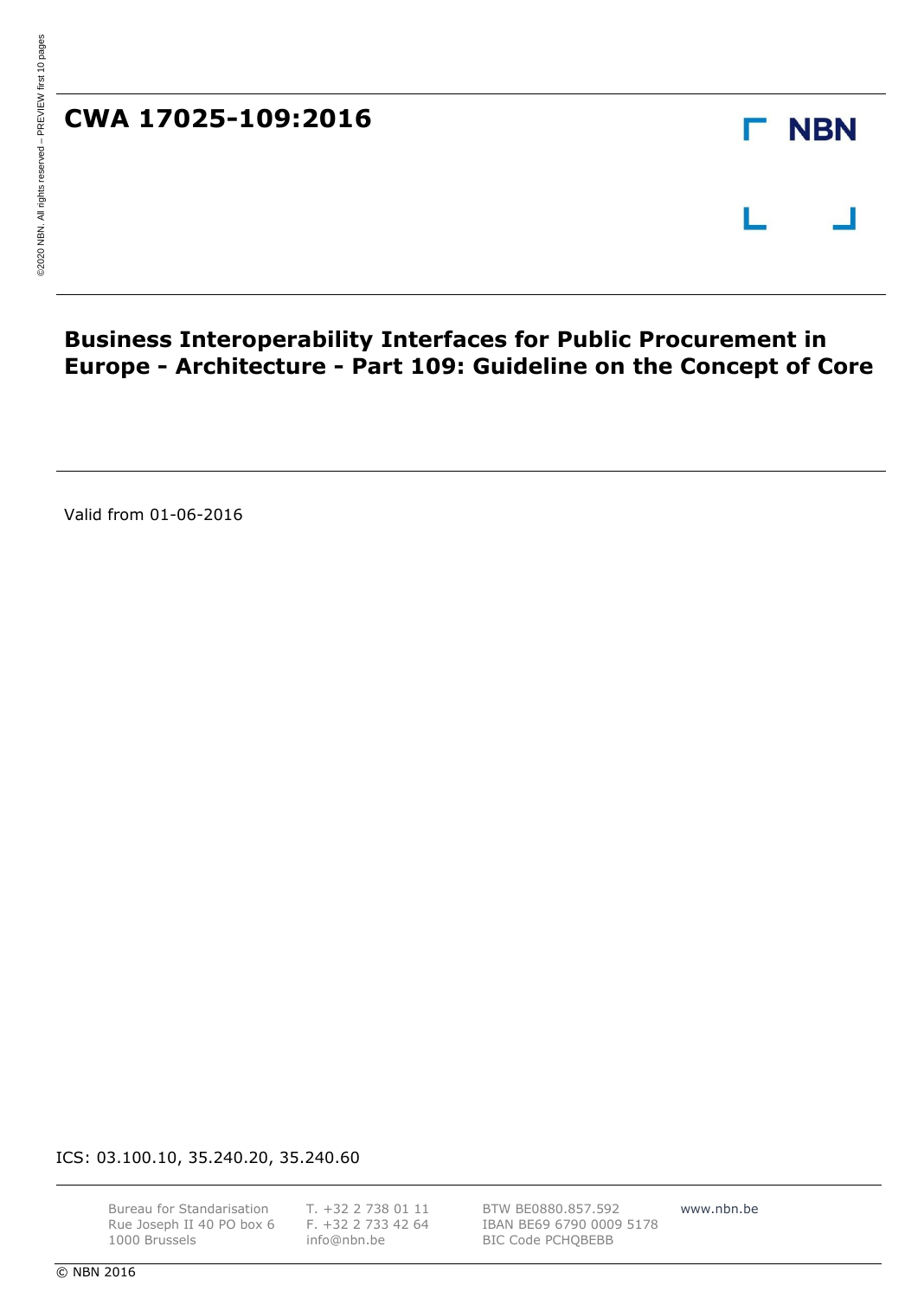CWA 17025-109:2016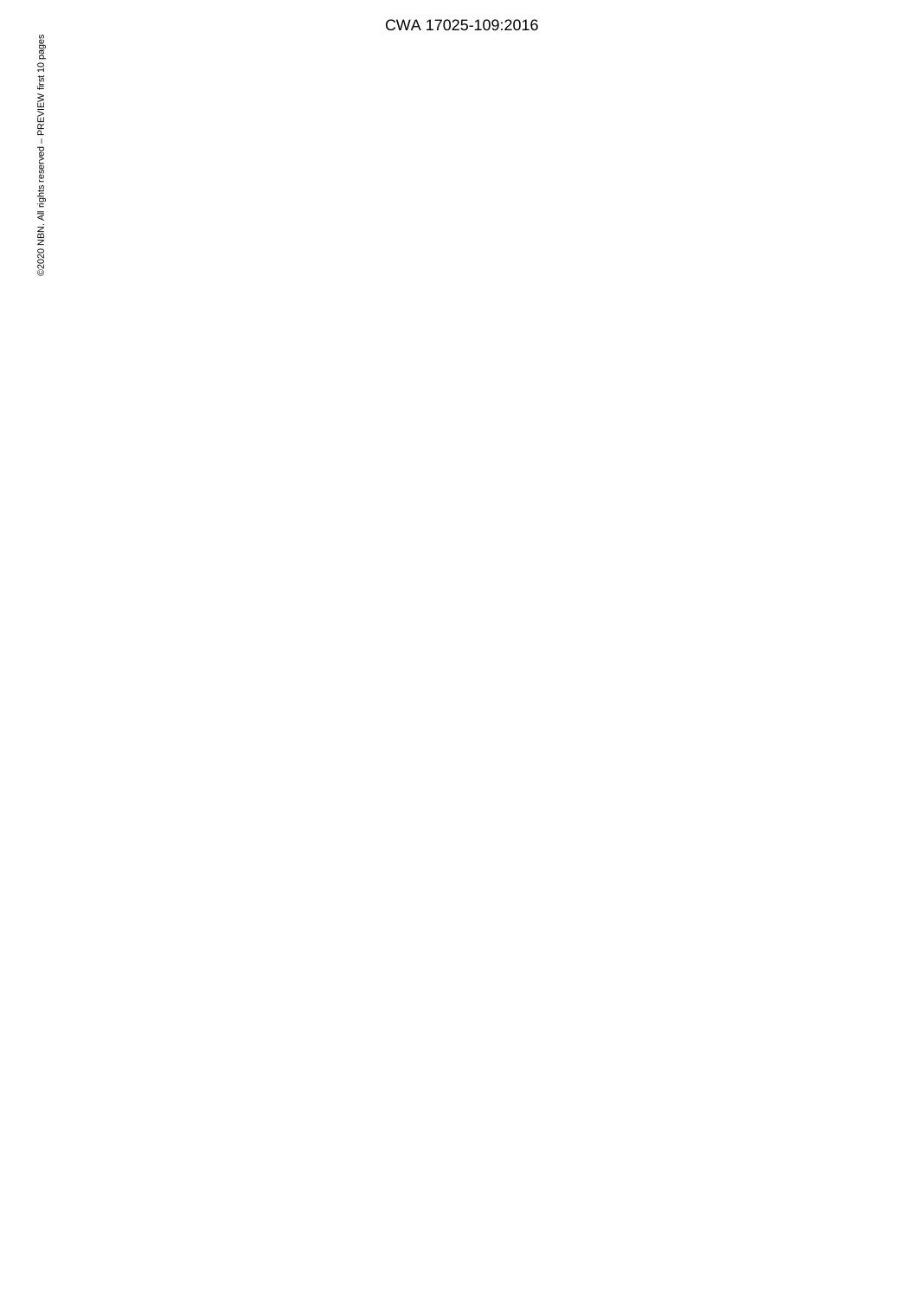# **CWA 17025-109**

May 2016

# **AGREEMENT**

**ICS** 03.100.10; 35.240.20; 35.240.60

English version

## Business Interoperability Interfaces for Public Procurement in Europe - Architecture - Part 109: Guideline on the Concept of Core

This CEN Workshop Agreement has been drafted and approved by a Workshop of representatives of interested parties, the constitution of which is indicated in the foreword of this Workshop Agreement.

The formal process followed by the Workshop in the development of this Workshop Agreement has been endorsed by the National Members of CEN but neither the National Members of CEN nor the CEN-CENELEC Management Centre can be held accountable for the technical content of this CEN Workshop Agreement or possible conflicts with standards or legislation.

This CEN Workshop Agreement can in no way be held as being an official standard developed by CEN and its Members.

This CEN Workshop Agreement is publicly available as a reference document from the CEN Members National Standard Bodies.

CEN members are the national standards bodies of Austria, Belgium, Bulgaria, Croatia, Cyprus, Czech Republic, Denmark, Estonia, Finland, Former Yugoslav Republic of Macedonia, France, Germany, Greece, Hungary, Iceland, Ireland, Italy, Latvia, Lithuania, Luxembourg, Malta, Netherlands, Norway, Poland, Portugal, Romania, Slovakia, Slovenia, Spain, Sweden, Switzerland, Turkey and United Kingdom.



EUROPEAN COMMITTEE FOR STANDARDIZATION COMITÉ EUROPÉEN DE NORMALISATION EUROPÄISCHES KOMITEE FÜR NORMUNG

**CEN-CENELEC Management Centre: Avenue Marnix 17, B-1000 Brussels** 

© 2016 CEN All rights of exploitation in any form and by any means reserved worldwide for CEN national Members.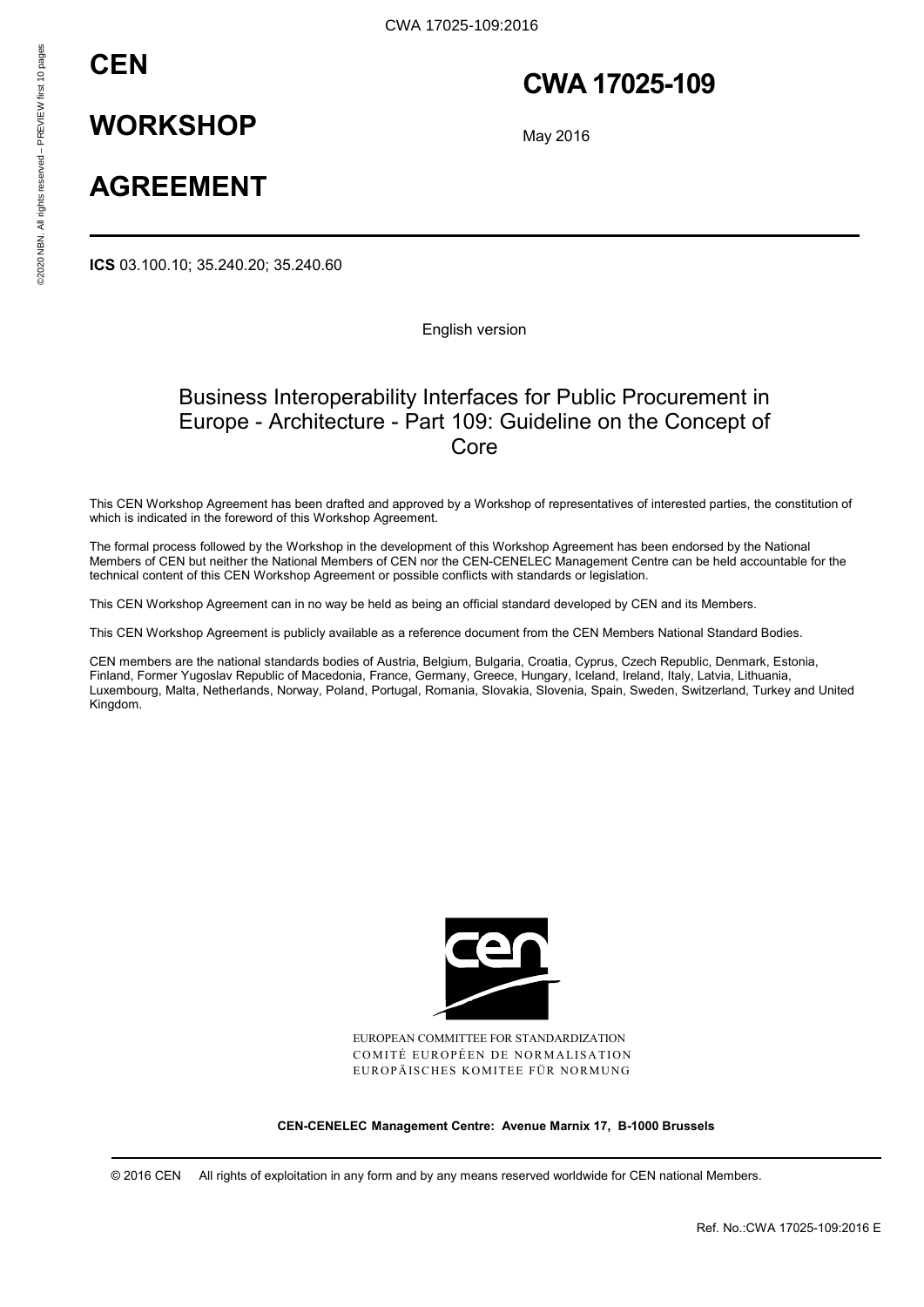## CWA 17025-109:2016 (E)

# **Contents**

# Page

| 1                       |                                                                                                                                                                       |  |
|-------------------------|-----------------------------------------------------------------------------------------------------------------------------------------------------------------------|--|
| $\overline{\mathbf{2}}$ |                                                                                                                                                                       |  |
| 2.1                     |                                                                                                                                                                       |  |
| 2.2                     |                                                                                                                                                                       |  |
| 2.3                     |                                                                                                                                                                       |  |
| 2.4                     |                                                                                                                                                                       |  |
| 2.5                     |                                                                                                                                                                       |  |
| 2.6                     |                                                                                                                                                                       |  |
| $\mathbf{3}$            |                                                                                                                                                                       |  |
| 3.1                     |                                                                                                                                                                       |  |
| 3.2                     |                                                                                                                                                                       |  |
| 3.3                     | Requirements are grouped according to functionality. They are then broken down into<br>information elements that are contained in an Information Requirement Model. 9 |  |
| 3.4                     |                                                                                                                                                                       |  |
| 3.5                     |                                                                                                                                                                       |  |
| 3.5.1                   |                                                                                                                                                                       |  |
| 3.5.2                   |                                                                                                                                                                       |  |
| 3.5.3                   |                                                                                                                                                                       |  |
| 3.5.4                   |                                                                                                                                                                       |  |
| 3.6                     |                                                                                                                                                                       |  |

CWA 17025-109:2016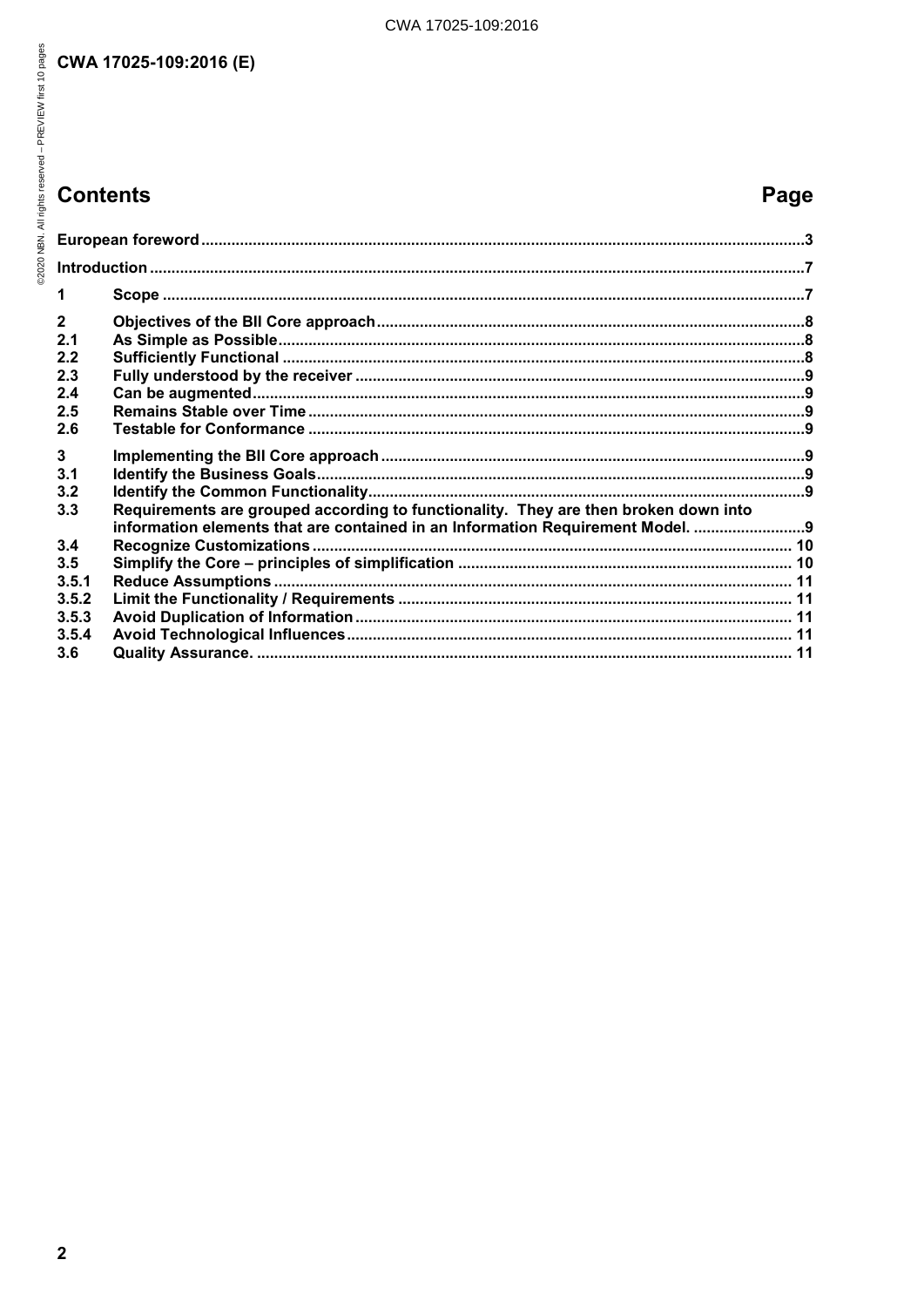## **European foreword**

CWA 17025-109, **Guideline on the Concept of Core** was developed in accordance with CEN-CENELEC Guide 29 "CEN/CENELEC Workshop Agreements – The way to rapid agreement" and with the relevant provisions of CEN/CENELEC Internal Regulations - Part 2. It was agreed on 2015-12-02 in a Workshop by representatives of interested parties, approved and supported by CEN following a public call for participation made on 2013-02-20. It does not necessarily reflect the views of all stakeholders that might have an interest in its subject matter.

The final text of CWA 17025 was submitted to CEN for publication on 2016-04-20. It was developed and approved by:

- Agency for public Management and eGovernment (DIFI), NO
- Agenzia delle entrate, IT
- ANAC, Autorità Nazionale Anticorruzione (formerly AVCP), IT
- Bundesverband Materialwirtschaft, Einkauf und Logistik e.V, DE
- Cloudia Oy, FI
- Columbus Denmark A/S (resigned per 2015-08-01), DK
- Consorzio CBI (resigned per 2014-11-17), IT
- Danish Agency for Digitisation (DIGST), DK
- Department of Health, UK
- Direction de l'information légale et administrative (DILA), FR
- Electronic Signatures and Infrastructures (ESI) TC (liason)
- Flowcanto, NL
- GS 1 in Europe
- Highiump Software (Former Evenex), DK
- $-$  ICEPRO, ISA
- Infoterm International Information Centre for Terminology on behalf of CEN/WS/eCAT (liason)
- Invinet Sistemes 2003, ES
- Laszlo Ketszeri, HU
- Nets Norway AS, NO
- Nexus IT, ES
- Phast, FR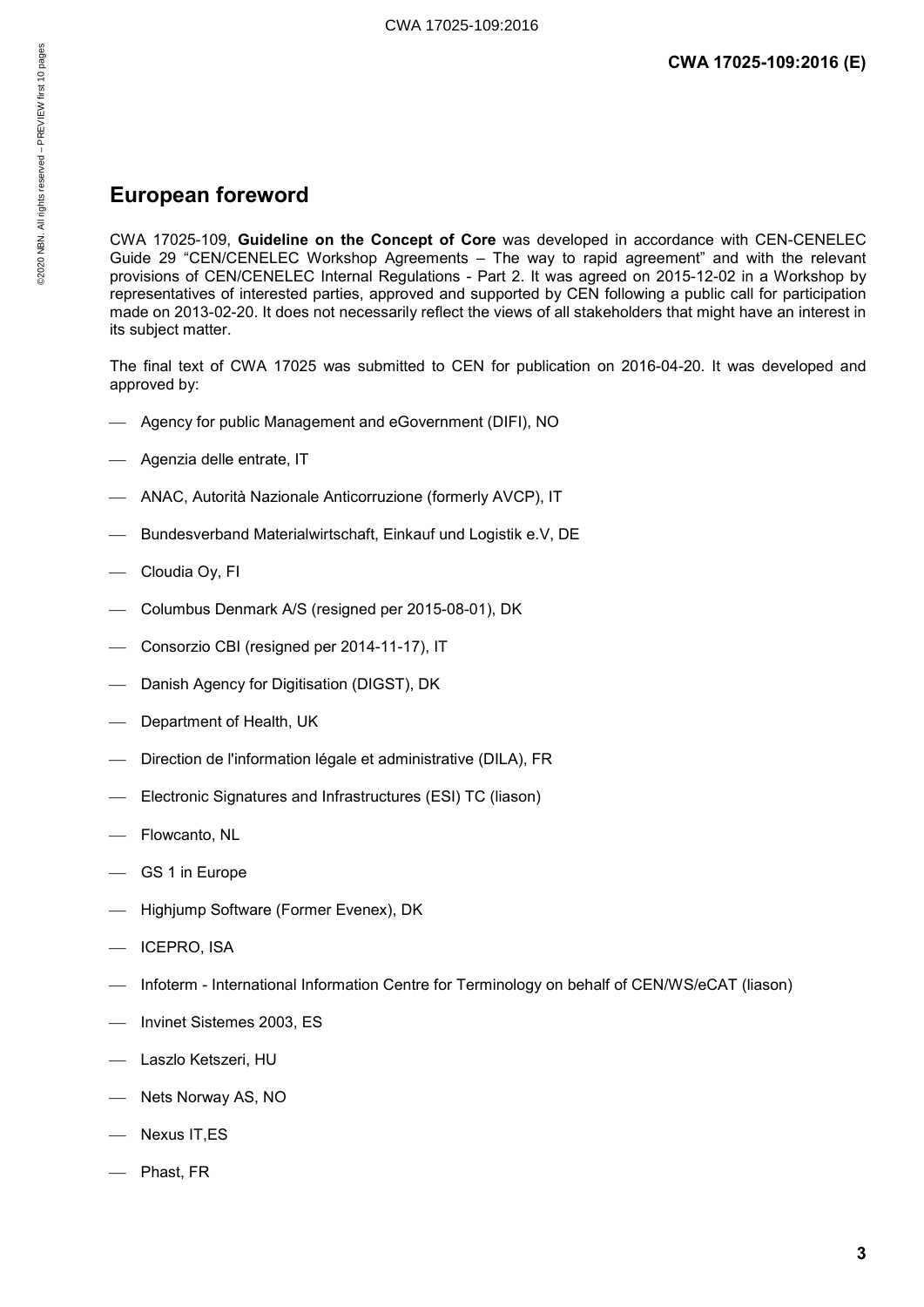#### **CWA 17025-109:2016 (E)**

- PIANOo, NL Poste Italiane, IT
	- Publications Office of the European Union (LU)
	- Single face To Industry (SFTI), SE
	- SOGEI (former Consip), IT
	- Statens og Kommunernes Indkobs Service A/S (SKI A/S), DK
	- University of Koblenz-Landau, DE
	- University of Piraeus Research Center (UPRC), GR
	- Western Norway Regional Health Authority, NO

It is possible that some elements of CWA 17025 may be subject to patent rights. The CEN-CENELEC policy on patent rights is set out in CEN-CENELEC Guide 8 "Guidelines for Implementation of the Common IPR Policy on Patents (and other statutory intellectual property rights based on inventions)". CEN shall not be held responsible for identifying any or all such patent rights.

The Workshop participants have made every effort to ensure the reliability and accuracy of the technical and non-technical content of CWA 17025, but this does not guarantee, either explicitly or implicitly, its correctness. Users of CWA 17025 should be aware that neither the Workshop participants, nor CEN can be held liable for damages or losses of any kind whatsoever which may arise from its application. Users of CWA 17025 do so on their own responsibility and at their own risk.

This CEN Workshop Agreement (CWA) has been drafted and approved by the Workshop on **Business Interoperability Interfaces for Public procurement in Europe (BII)**, phase 3.

CWA [1](#page--1-18)7025 is part of a set of CWAs prepared by CEN WS/BII 3 $^1\!$ :

CWA 17025:2016 Methodology and Architecture CWA 17026:2016 Notification profiles and transactions CWA 17027:2016 Tendering profiles and transactions CWA 17028:2016 Catalogue profiles and transactions CWA 17029:2016 Post-award profiles and transactions

CWA 17025 consists of:

CWA 17025-1 Overview and Architecture CWA 17025-101 Conformance and Customization Methodology guideline CWA 17025-102 Code List and Identifier Management specification CWA 17025-103 Business Document and Envelope guideline CWA 17025-104 Profile Architecture specification CWA 17025-105 Conformance Registry specification CWA 17025-106 Open Procurement Data report CWA 17025-107 Message Level Response guideline CWA 17025-108 Use of Digital Signature and Other Trust Services CWA 17025-109 Guideline on the Concept of Core CWA 17025-110 Profile Maintenance Process specification CWA 17025-111 Capturing Business Requirements specification

 $1$  In order to ease the reading the CWAs provided by the CEN BII initiative, they are also made available on [http://www.cenbii.eu](http://www.cenbii.eu/) together with explanatory notes and supporting material. The official version is however the version as published by CEN.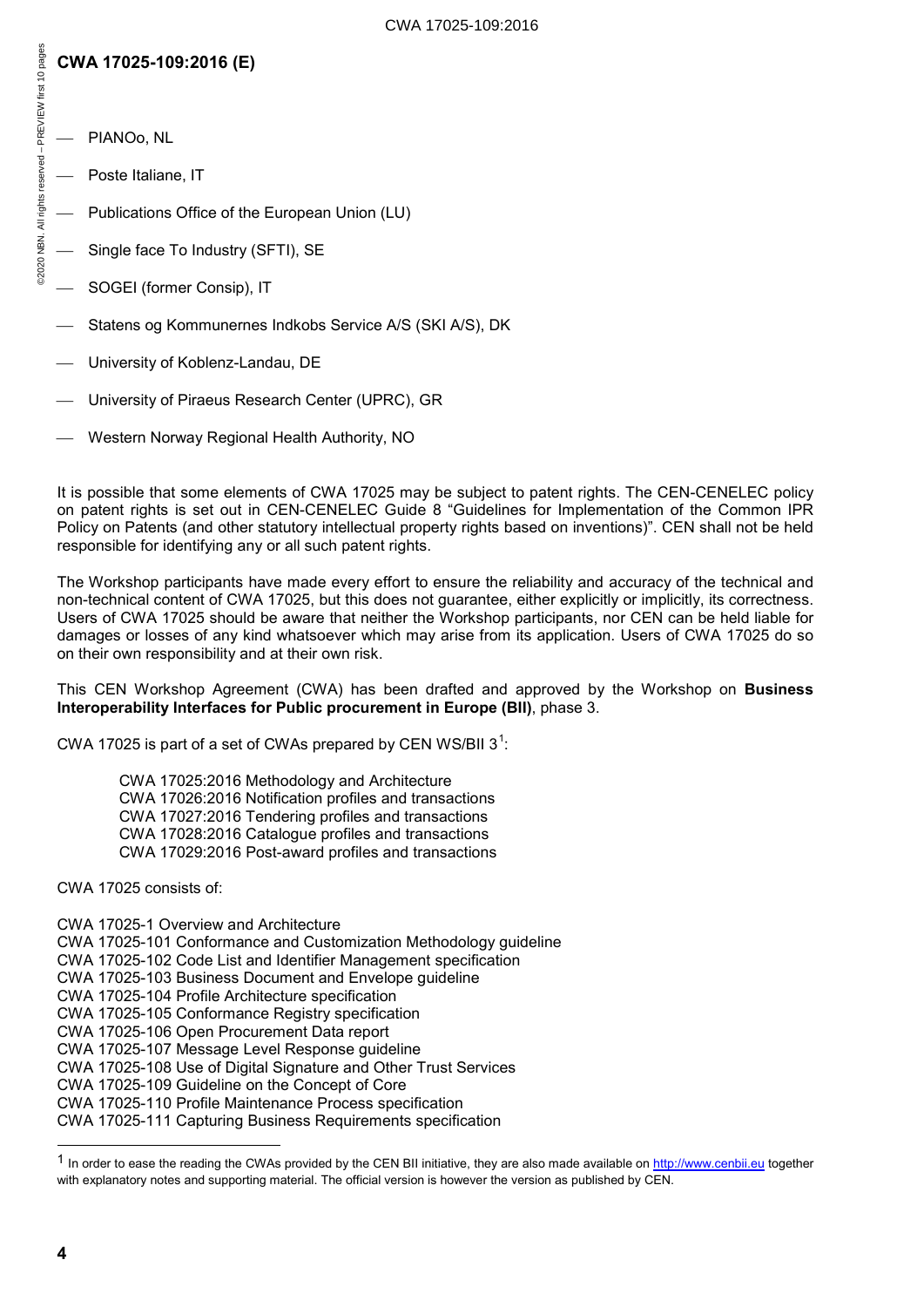CWA 17025-112 Syntax Implementations Guideline Methodology guideline CWA 17025-113 Business Rules Description Mechanism guideline CWA 17025-114 Attachments Handling guideline CWA 17025-115 Semantic Data Type guideline CWA 17025-116 Glossary and Business Term Vocabulary CWA 17025-203 BDE Syntax Implementation Guideline for Messaging Envelope CWA 17025-207 UBL Syntax Implementation Guideline for Message Level Response

A detailed overview of all CWA 17025 parts can be found in CWA 17025 part 1.

The CEN Workshop members who have contributed to the development of this document are:

| Name                    | Affiliation                                   | Country                |
|-------------------------|-----------------------------------------------|------------------------|
| Jaap Van Der Marel      | <b>NEN</b>                                    | <b>NL</b>              |
| Kornelis Drijfhout      | <b>PIANOo</b>                                 | <b>NL</b>              |
| Chander Khoenkhoen      | <b>PIANOo</b>                                 | <b>NL</b>              |
| Veit Jahns              | BME and University of Duisburg-Essen          | DE                     |
| Frank-Dieter Dorloff    | BME and University of Duisburg-Essen          | DE                     |
| Kerstin Wiss-Holmdahl   | SFTI/SALAR                                    | <b>SE</b>              |
| Martin Forsberg         | <b>SFTI</b>                                   | <b>SE</b>              |
| Jorg Richter            | <b>GEFEG</b>                                  | DE                     |
| Giovanni Paolo Sellitto | <b>ANAC</b>                                   | $\mathsf{I}\mathsf{T}$ |
| Rafaella Migliorini     | <b>SOGEI</b>                                  | IT                     |
| Antonia Caressa         | Poste Italiane                                | IT                     |
| Andrea Caccia           | <b>DTCE</b>                                   | $\mathsf{I}\mathsf{T}$ |
| Michael Dill            | <b>GEFEG</b>                                  | <b>DE</b>              |
| Cécile Guasch           | DIGIT - European Commission                   | <b>BE</b>              |
| Marius Juganaru         | DIGIT - European Commission                   | <b>BE</b>              |
| <b>Thomas Small</b>     | CEF - European Commission                     | <b>BE</b>              |
| Ole Madsen              | <b>DIGST</b>                                  | DK                     |
| Bergthor Skulasson      | <b>NITA</b>                                   | <b>IS</b>              |
| Jan Maeroe              | Difi                                          | <b>NO</b>              |
| Jens Aabol              | Difi                                          | <b>NO</b>              |
| Tim McGrath             | Document Engineering Services Ltd             | <b>AU</b>              |
| Isabella Rapisarda      | Consip                                        | IT                     |
| Natalie Muric           | The Publications Office of the European Union | LU                     |
| Siw Meckelborg          | Difi                                          | <b>NO</b>              |
| Peter Borresen          | <b>Clearview Trade</b>                        | <b>DK</b>              |
| Sven Rasmussen          | <b>DIGST</b>                                  | DK                     |
| Tadeusz Rudnicki        | GS1 in Europe                                 | <b>PL</b>              |
| Douglas Hill            | GS1 in Europe                                 | DK                     |
| Tomas Tluchor           | GS1 in Europe                                 | CZ                     |
| Laszlo Ketszeri         | <b>KELER</b>                                  | HU                     |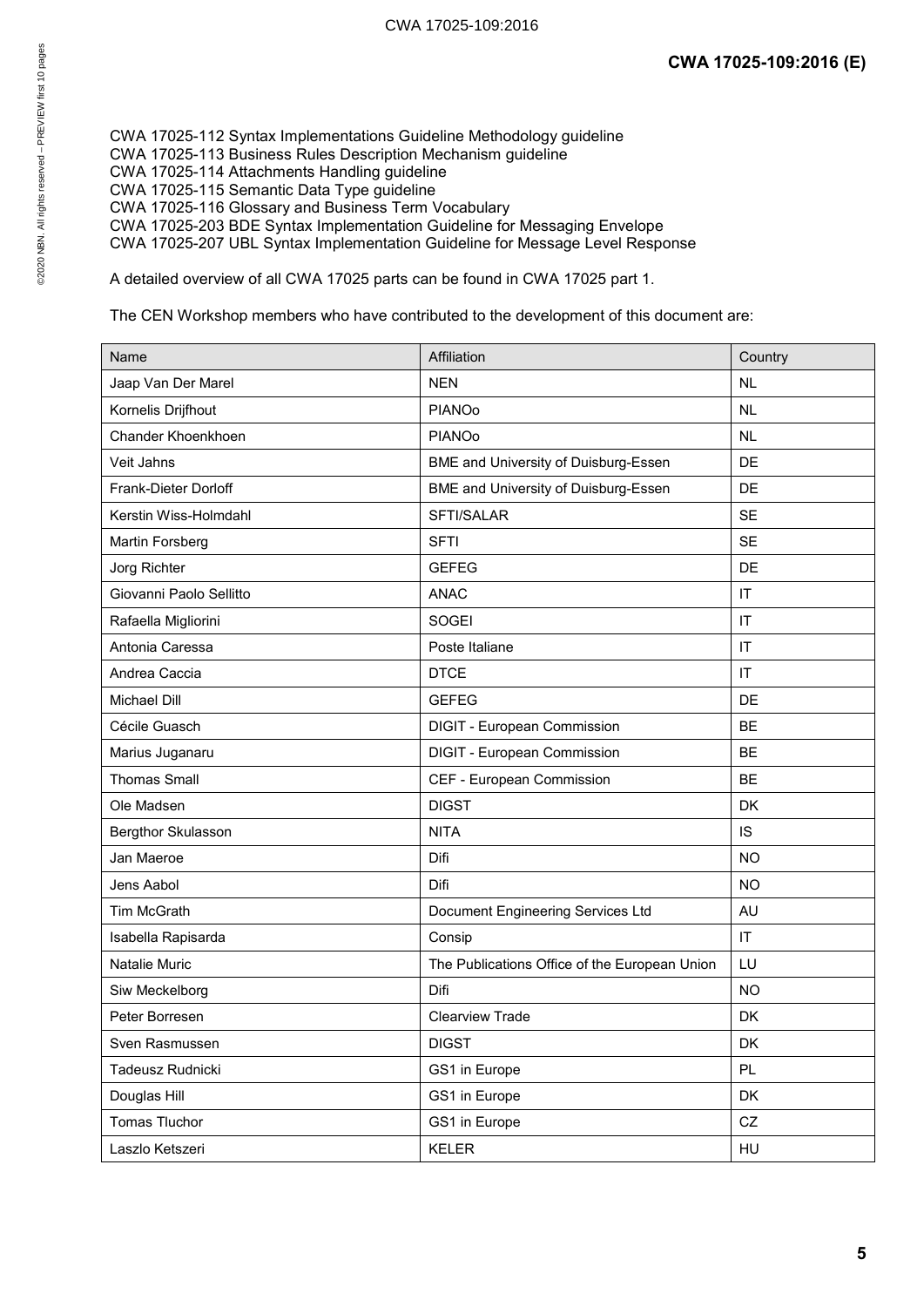#### CWA 17025-109:2016

## **CWA 17025-109:2016 (E)**

This document was edited by:

| <b>Name</b>           | <b>Role</b>             | Country   |
|-----------------------|-------------------------|-----------|
| Oriol Bausa           | Technical Editor        | ES        |
| Georg Birgisson       | Technical Editor        | IS        |
| Jostein Frømyr        | Vice-Chair CEN/BII      | <b>NO</b> |
| Fred van Blommestein  | <b>Technical Editor</b> | <b>NL</b> |
| <b>Yildiray Kabak</b> | Technical Editor        | <b>TR</b> |
| Edmund Gray           | Technical Editor        | EI        |
| Carmen Ciciriello     | <b>Technical Editor</b> |           |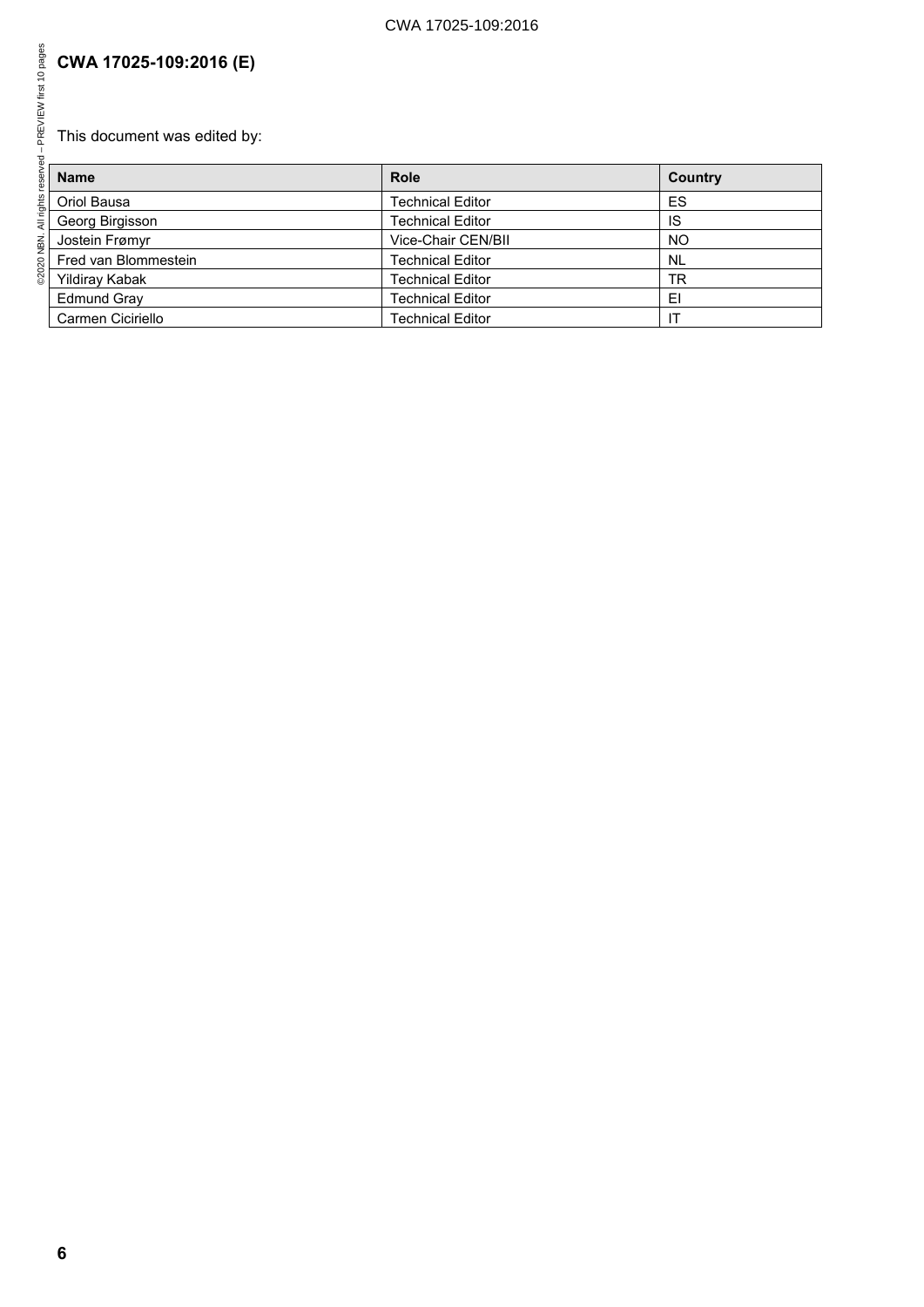#### **Introduction**

The first CEN BII Workshop was established in May 2007 with the objective of harmonising electronic procurement in Europe. The CEN BII initiative, which now comprises a further two CEN Workshops, is a standardisation activity within CEN (European Committee for Standardisation). It provides a framework for interoperability in pan-European electronic transactions expressed as a set of technical specifications.

During the second phase of the initiative (CEN WS/BII 2) a set of technical specifications – "CEN BII Profiles" – were documented and published as five CEN Workshop Agreements (CWAs), which are currently used across Europe. The profiles are designed to facilitate effective public e-procurement based on a modular approach for implementation, with a focus on global interoperability.

The CEN BII profiles can be seen as "agreements" on message contents and business processes. The profile descriptions focus on core information elements that typically cater to the majority of user requirements applicable across Europe and lower the need for detailed bilateral agreements between the trading partners.

In its third phase (CEN WS/BII 3), which began in March 2013 with the approval of the business plan, the Workshop has focused on ensuring that all relevant aspects of e-procurement are covered, including additional business requirements coming from the new Public Procurement Directives and alignment to other standardization efforts in the area of electronic invoicing, as well as ensuring wider recognition and adoption of its deliverables.

More information about the CEN BII initiative can be found on [www.cenbii.eu.](http://www.cenbii.eu/)

The purpose of this document is to provide guidance on how to decide what is "core" and what is not, and describe how the "core" is used to achieve interoperability and conformance. It should be used as a companion to CWA17025 Part 111 Capturing Business Requirements specification as it will help to ensure the requirements are appropriate. Once the requirements are gathered, this methodology can be applied to ensure the Information Requirement Models<sup>[2](#page--1-19)</sup> are indeed Core.

#### **1 Scope**

The CEN WS/BII3 Workshop has recognised that to facilitate a high level of interoperability, there is a need to provide the capability to run business processes between disparate organisations using one or more transactions. This is achieved by defining the core set of information elements for each transaction in a defined business process, which are useful and understandable in all business scenarios in scope. Generally, the term core has a very broad meaning and exists for different types of objects (from semantic models to fruits). However in CEN WS/BII3, a single Core Information Requirement Model defines the business information considered to be:

- necessary to reach the business goals which are in scope.
- rich enough to represent a typical business transaction
- simple to implement without too much preparation and system adaptions
- fully understood by the receiver
- possible to reuse, extend and customize for more specific use cases

 <sup>2</sup> Information Requirement Models are described in CWA 17025 Part 111 Capturing Business Requirements specification